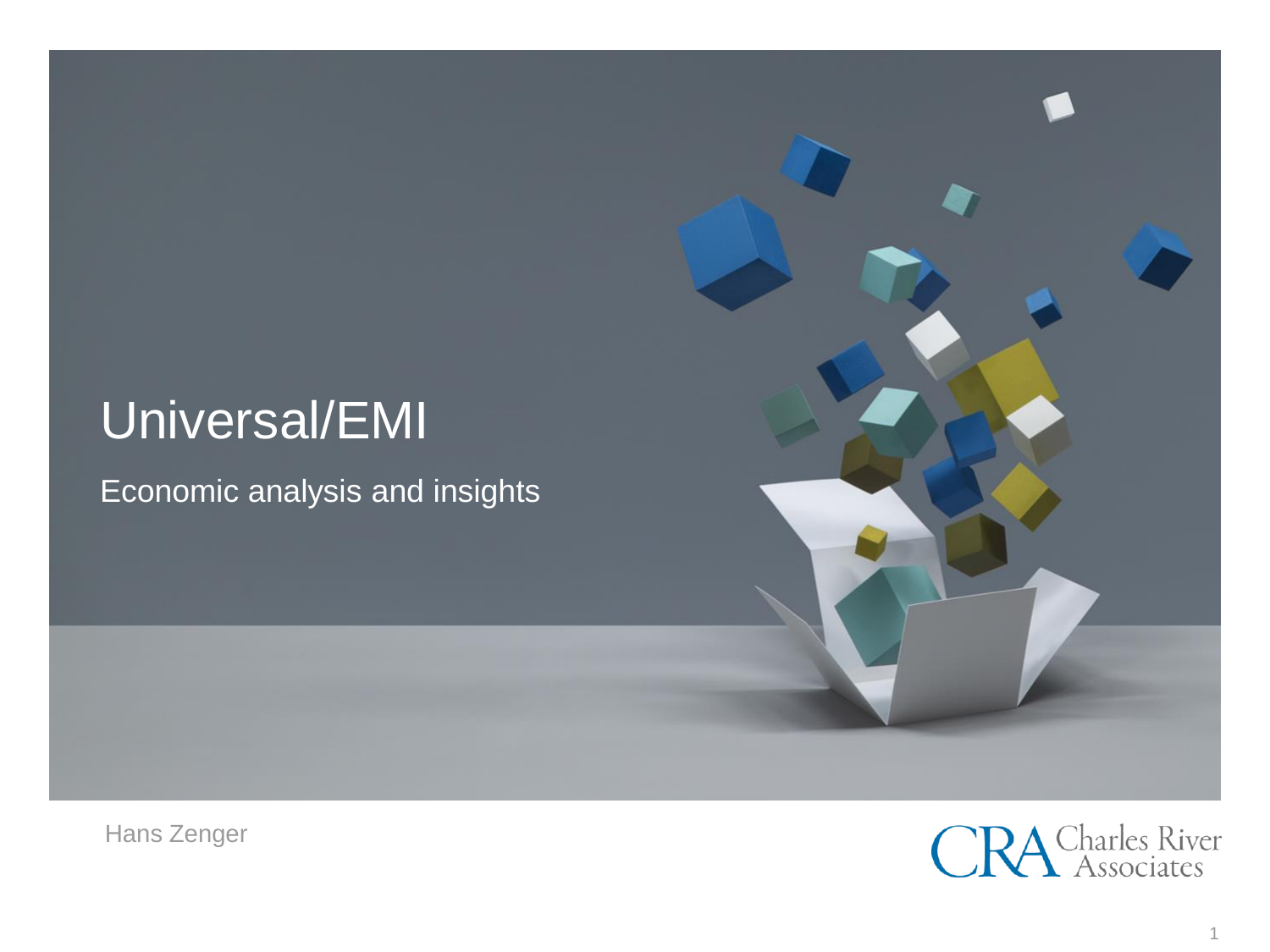# **Outline**

#### **1. Introduction**

 $\triangleright$  Context and main economic questions raised by the case

## **2. The Commission's main theory of harm**

 $\triangleright$  Big is bad

### **3. Empirical Analysis**

 $\triangleright$  The Commission's methodology and its limitations

### **4. Conclusion**

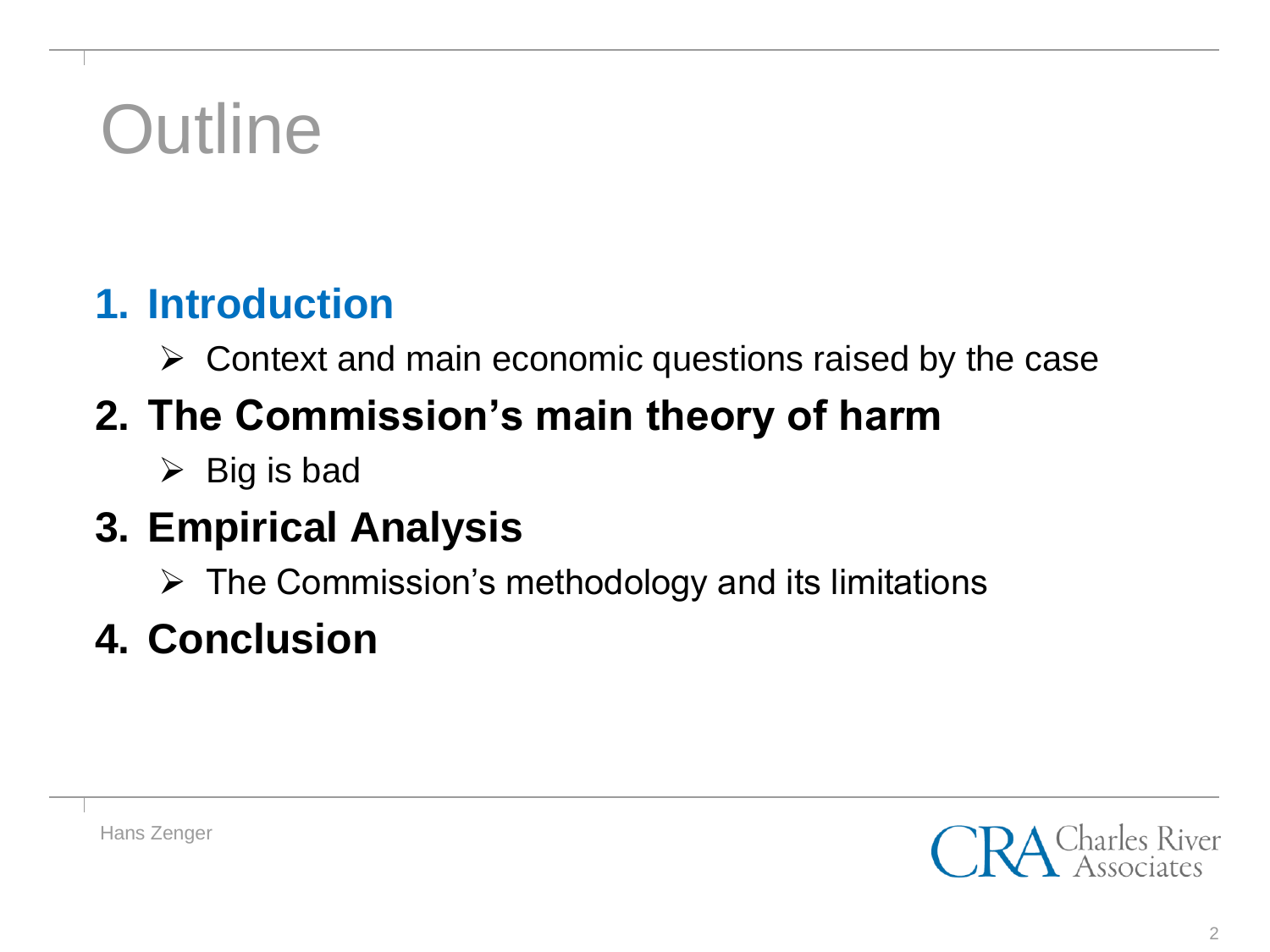## Introduction

Citigroup sold:

- EMI's publishing rights to Sony (transaction cleared on 19 April 2012 with conditions)
- EMI's recorded music rights to Universal (transaction cleared with conditions on 21 Sept. 2012 after an in-depth investigation).



Almunia: "*one of the most difficult cases*" (Speech of Sept. 21)

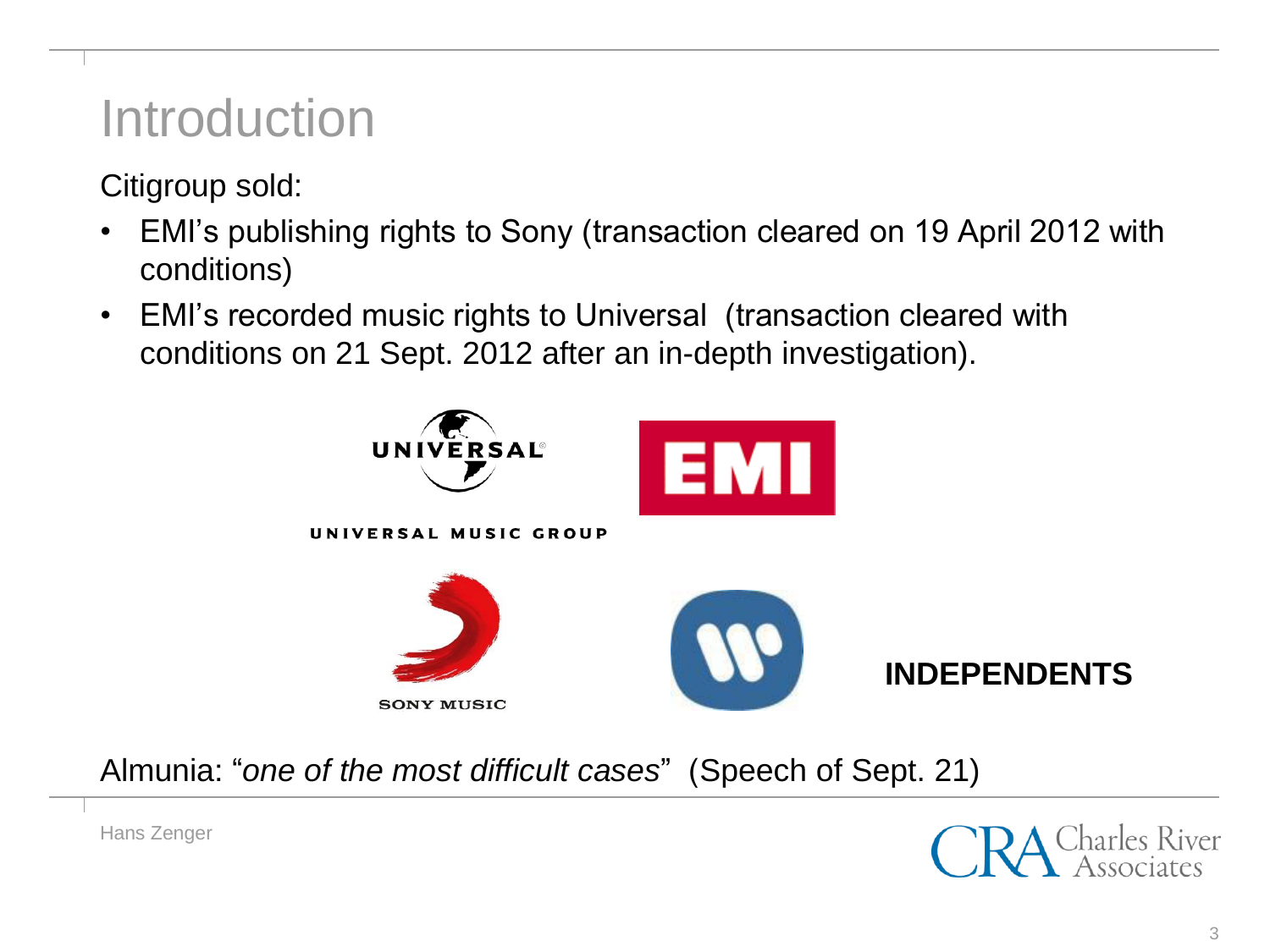### Market evolutions

- Global music sales declined from US\$23.3 billion in 2003 to US\$15.9 billion in 2010 (a decline of 32%).
- Physical sales declined 55%
- Digital sales accounted from US\$4.6 billion in 2010.



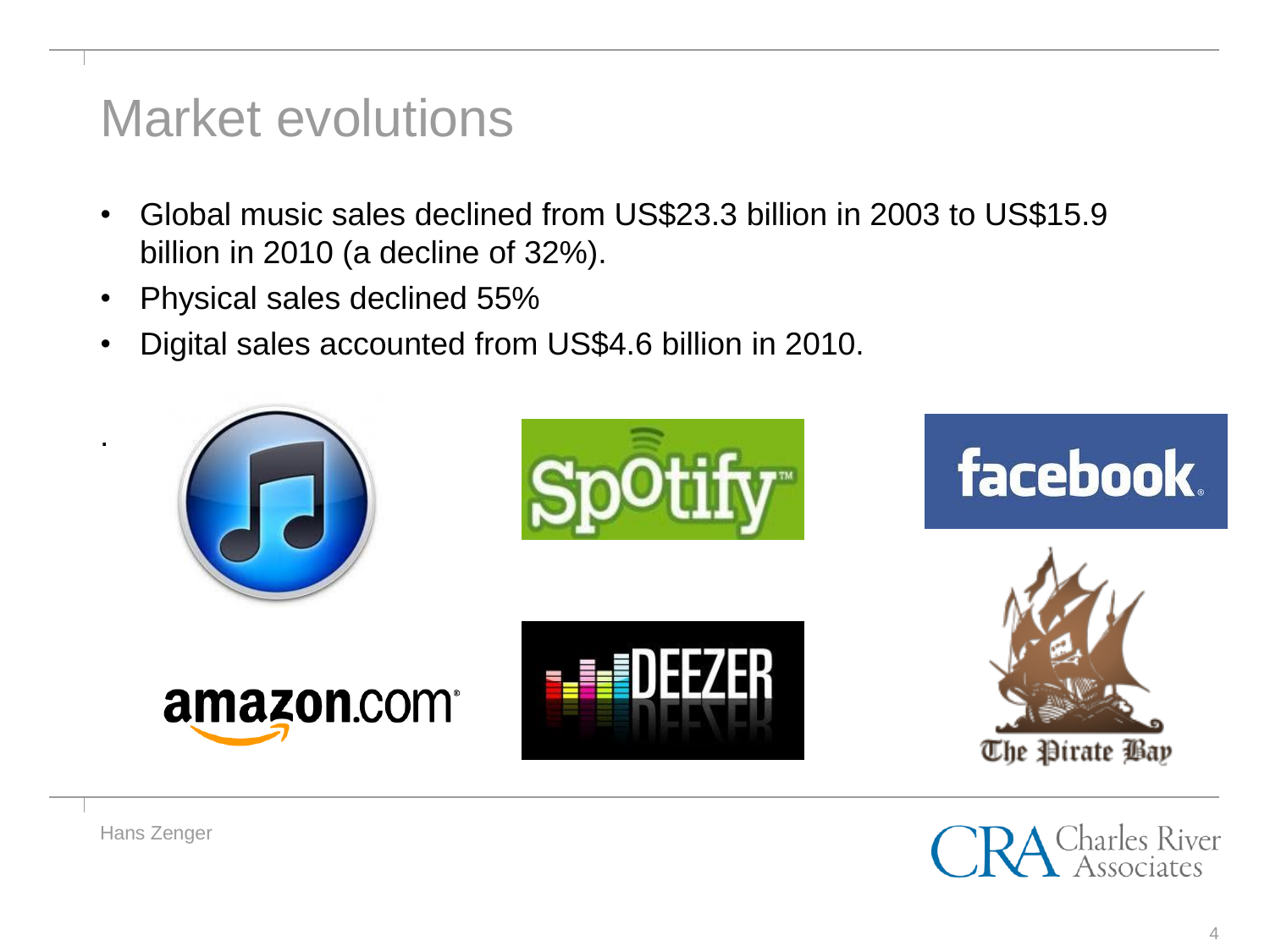| <b>Sony BMG II</b>                 | <b>Universal EMI</b>                    |
|------------------------------------|-----------------------------------------|
| Majors reduced from 5 to 4         | Majors reduced from 4 to 3              |
|                                    |                                         |
| <b>Investigation focused on:</b>   |                                         |
| - Coordinated effects              | - Unilateral effects                    |
| - Physical sales                   | - Digital sales                         |
| - Price transparency               | - Bargaining power                      |
|                                    |                                         |
| Phase II clearance (unconditional) | <b>Phase II clearance with remedies</b> |
|                                    |                                         |

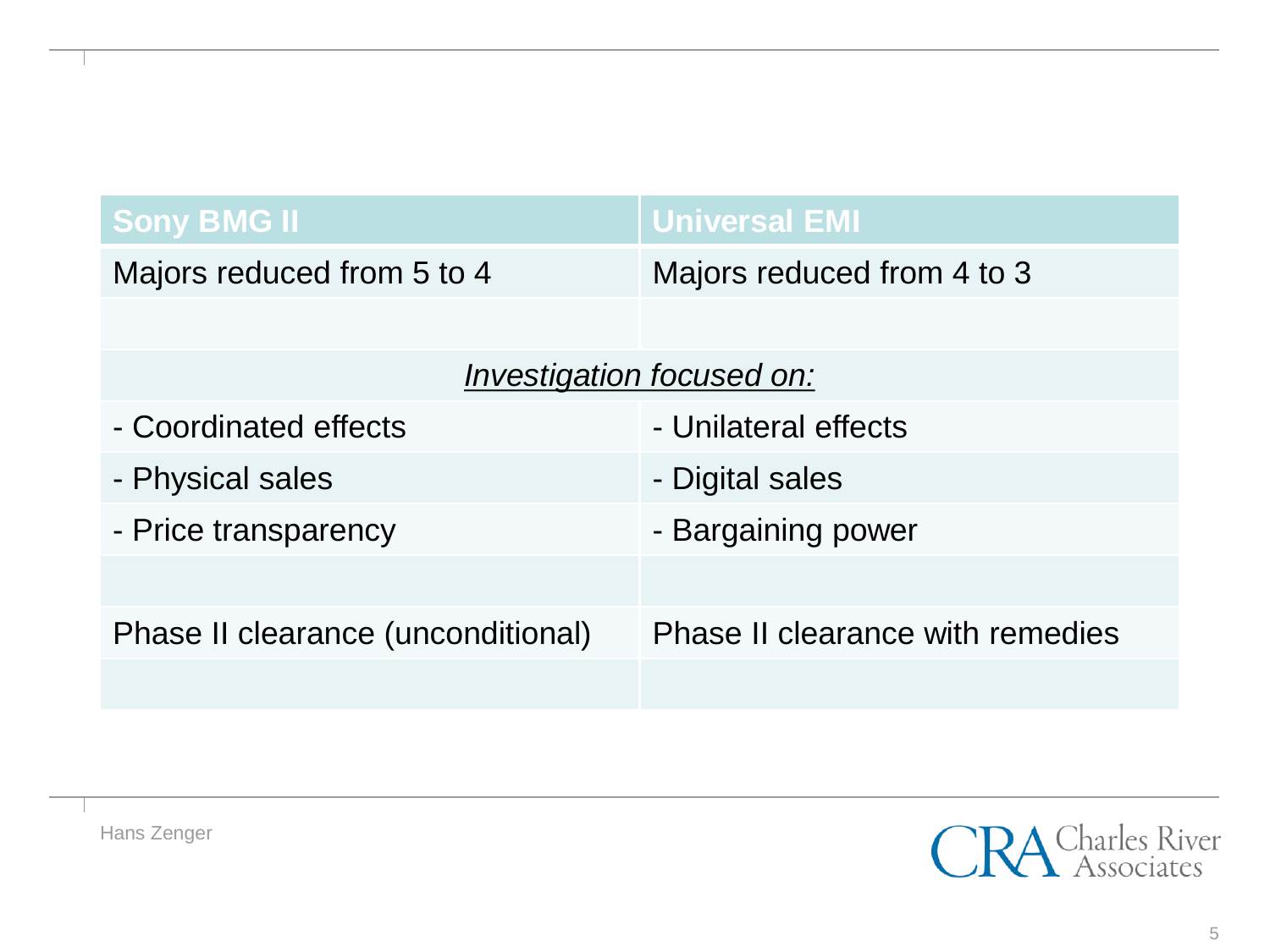## Interesting issues

- Role of piracy
- Buyer power (e.g. iTunes)
- Closeness of competition between the parties
- Role and evolution of Indies
- Development and promotion of artists
- Impact of the transaction on the development of new digital services
- Control shares
- Impact of the transaction on the merged entity's bargaining power vis-à-vis internet platforms

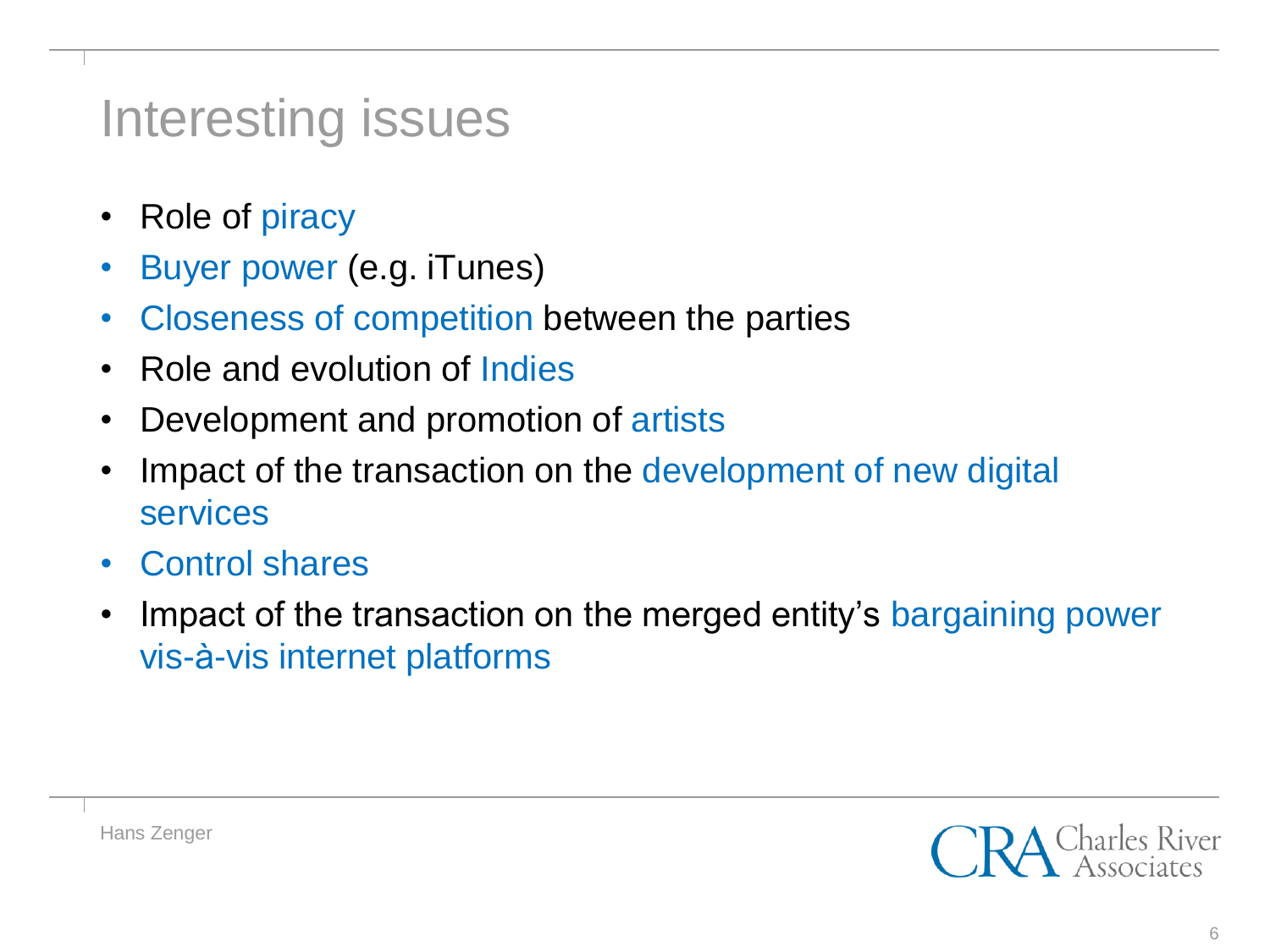# **Outline**

#### **1. Introduction**

 $\triangleright$  Context and main economic questions raised by the case

## **2. The Commission's main theory of harm**

 $\triangleright$  Big is bad

### **3. Empirical Analysis**

 $\triangleright$  The Commission's methodology and its limitations

### **4. Conclusion**

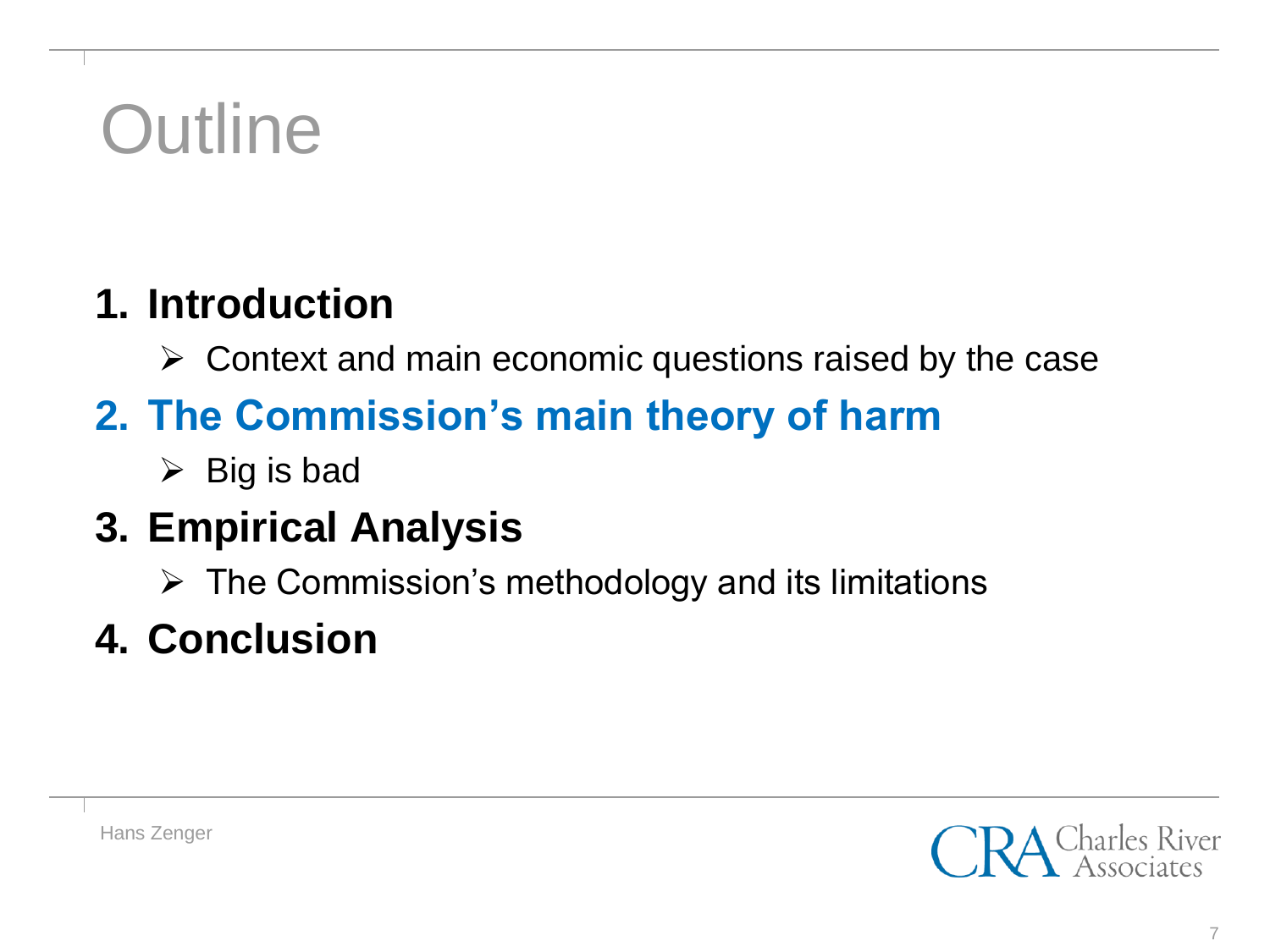## The Commission's main theory of harm

In initial exchanges, the Commission was mainly concerned about

- high market shares and
- the "must have" nature of Universal and EMI's repertoires for digital platforms (allegedly giving rise to pre-merger market power)

However, a number of industry-specific factors made it doubtful that the Commission's arguments give rise to a credible competition concern:

- The substitutability between individual songs is considered to be very low. Unilateral effects could therefore plausibly only arise at the level of entire repertoires
- The Commission's insistence on Universal and (to a lesser extent) EMI being "must have" providers for platforms suggests that portfolios are complements, rather than substitutes

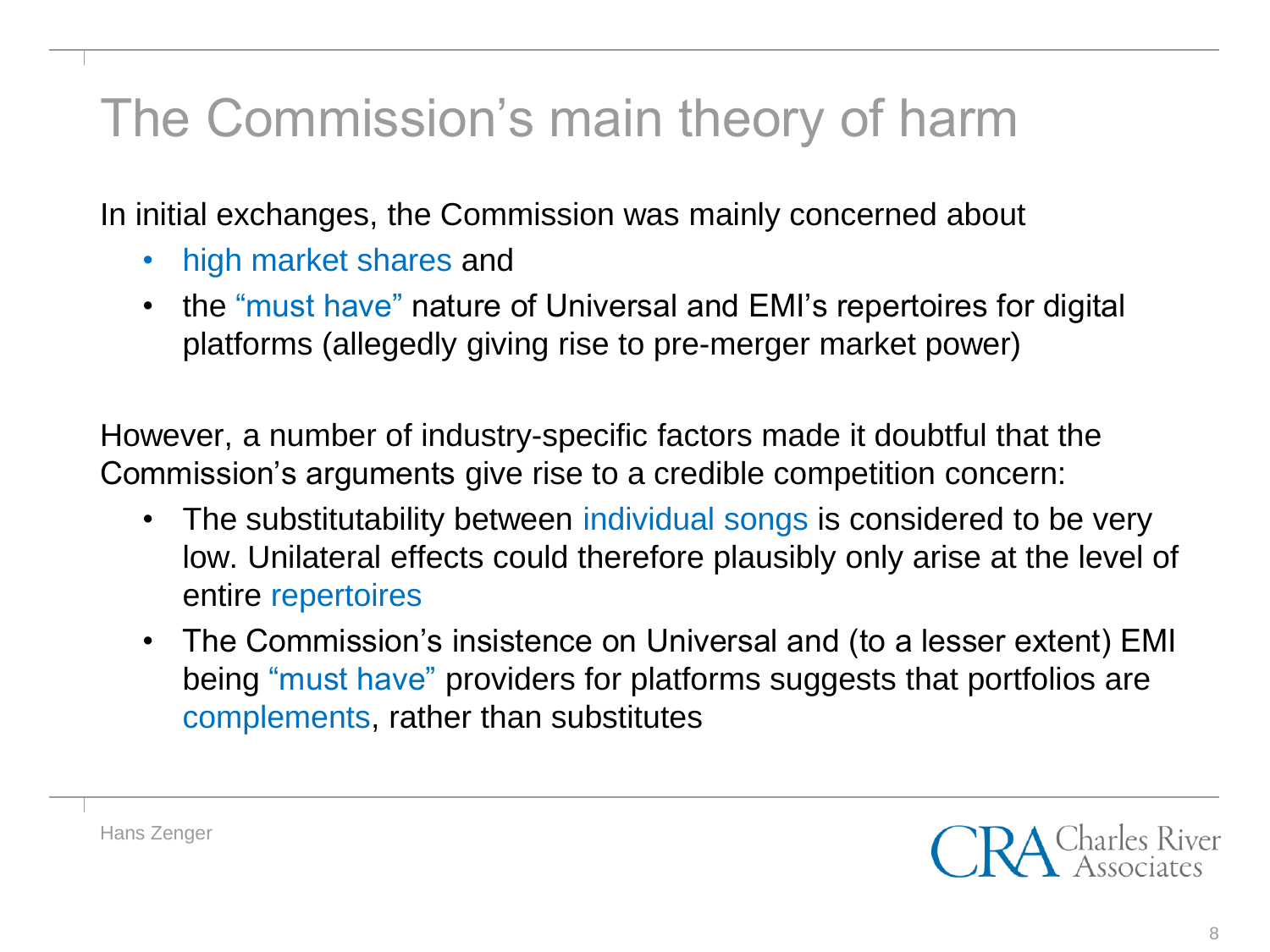## The Commission's main theory of harm

It is intuitively plausible that digital platforms, such as iTunes, must carry the songs of all majors to be attractive to final consumers.

But in that case, a merger between two "must have" providers would normally not increase the bargaining power of each firm:

Post-merger, prices would not increase, precisely because portfolios are not interchangeable (so no competitive constraint is removed).

When the Commission was pointed to this contradiction in its argument, it developed the following theory of harm, which was supposed to underpin the substitutability of repertoires.

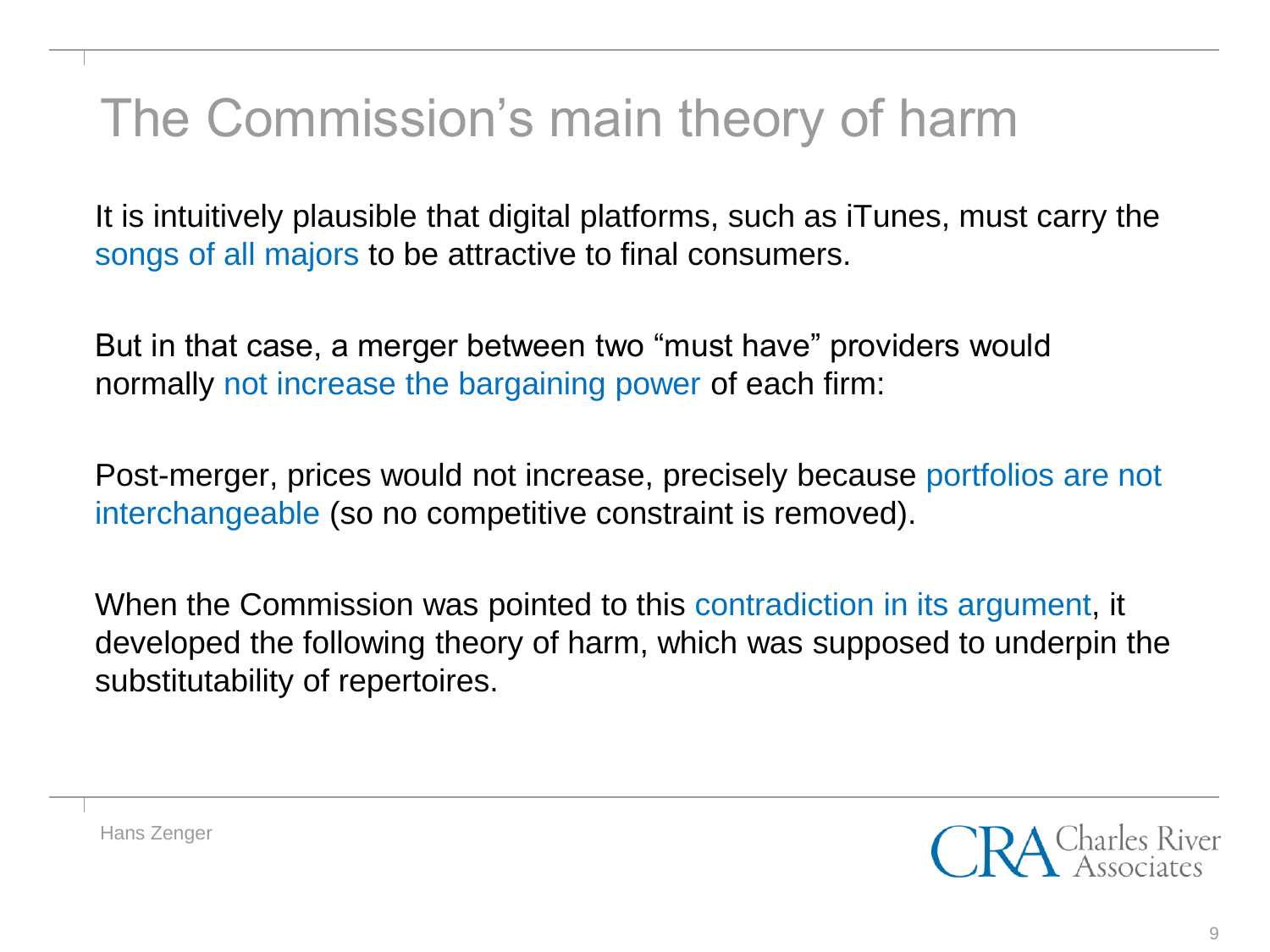## The Commission's main theory of harm

Allegedly, digital platforms obtain decreasing marginal benefits from adding additional repertoire to their platform.



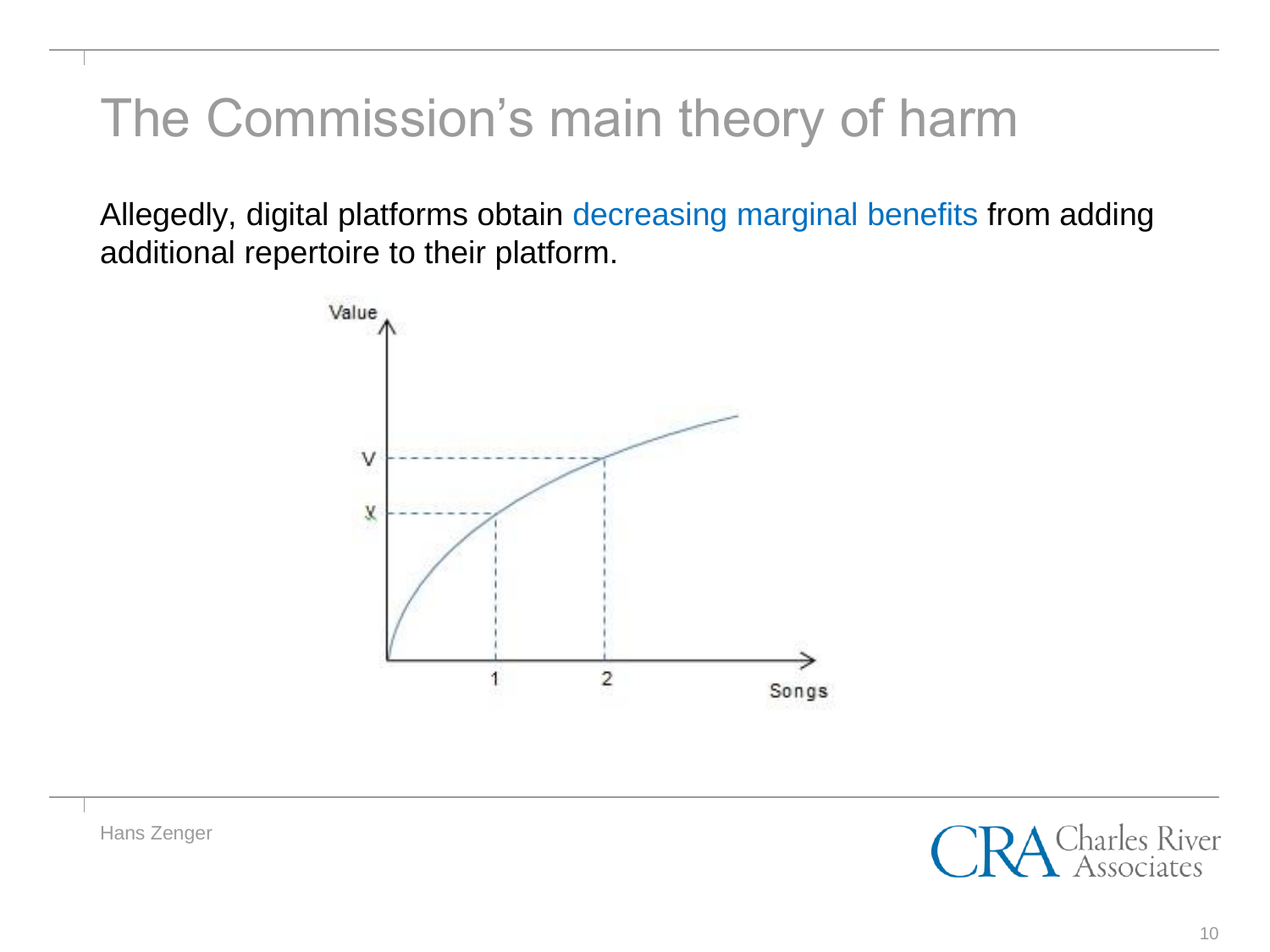## The Commission's theory of harm

I.e., if a platform already offers the repertoires of several majors, adding another major to its portfolio will create under-proportional value.

In that case, platforms would be in a strong bargaining position, because the threat of losing each individual major is not much of a concern.

A merger may then increase the parties' bargaining power, because it would become more difficult to substitute the loss of repertoire of a larger firm.

This theory of harm was based on an academic article of the Commission's Chief Economist on labor markets (adding new workers under-proportionally increases output as there are decreasing returns to scale when capital is fixed).

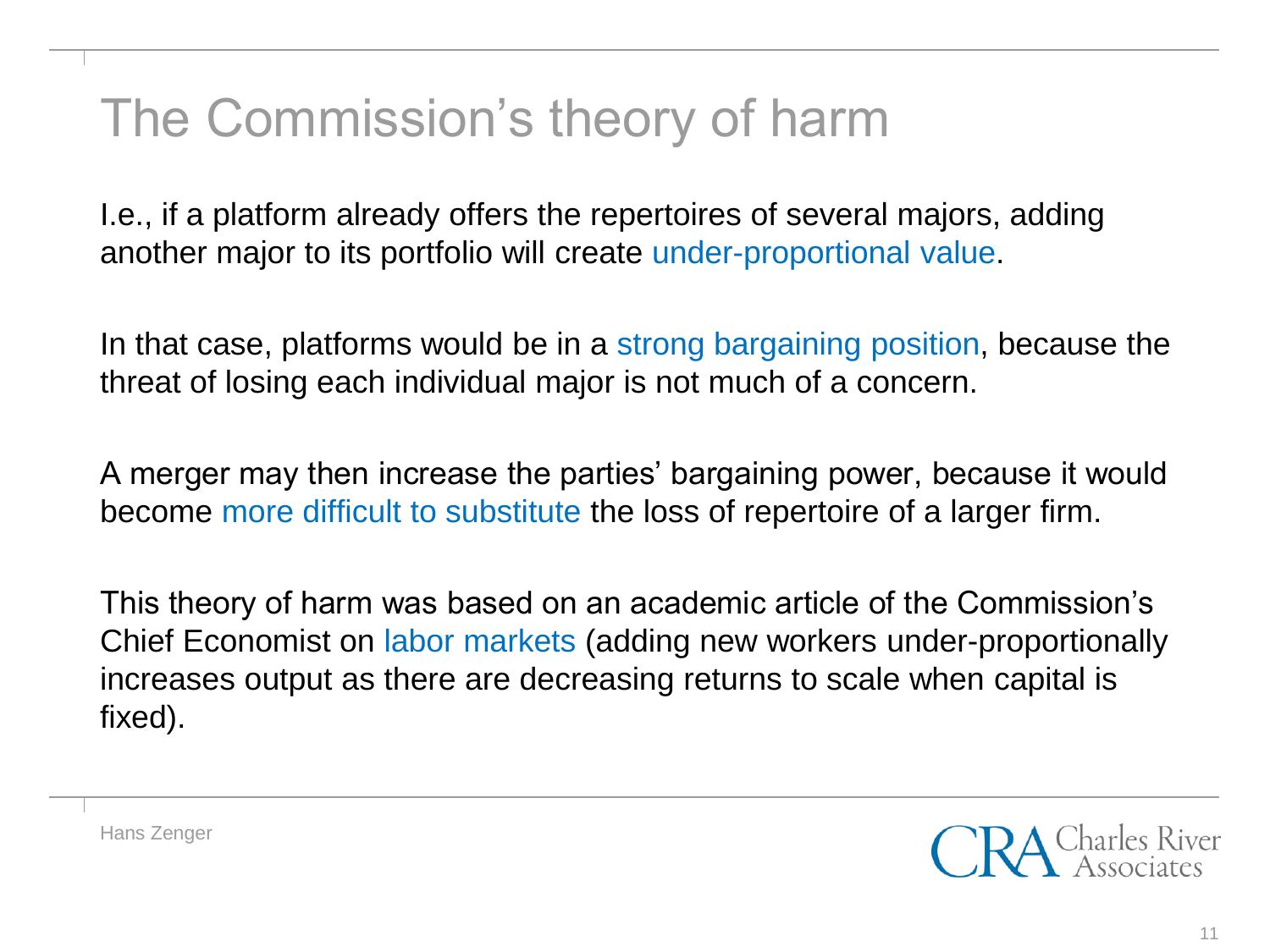## The Commission's theory of harm

Note that implicitly, this is a portfolio theory (but without claim of exclusion).

Given the facts of the recorded music industry, however, it appeared implausible that the Commission's theory of harm was applicable:

- Other than labor markets, digital platforms exhibit increasing returns to scale (high fixed costs, low marginal costs).
- Other than in labor markets, inputs for platforms (songs) are not easily substitutable (platforms have to offer the *specific* inputs that are desired by consumers, otherwise they will face commercial difficulties).

This strongly suggests that the value of a platform is more than sum of its parts (not less, as the Commission suggests).

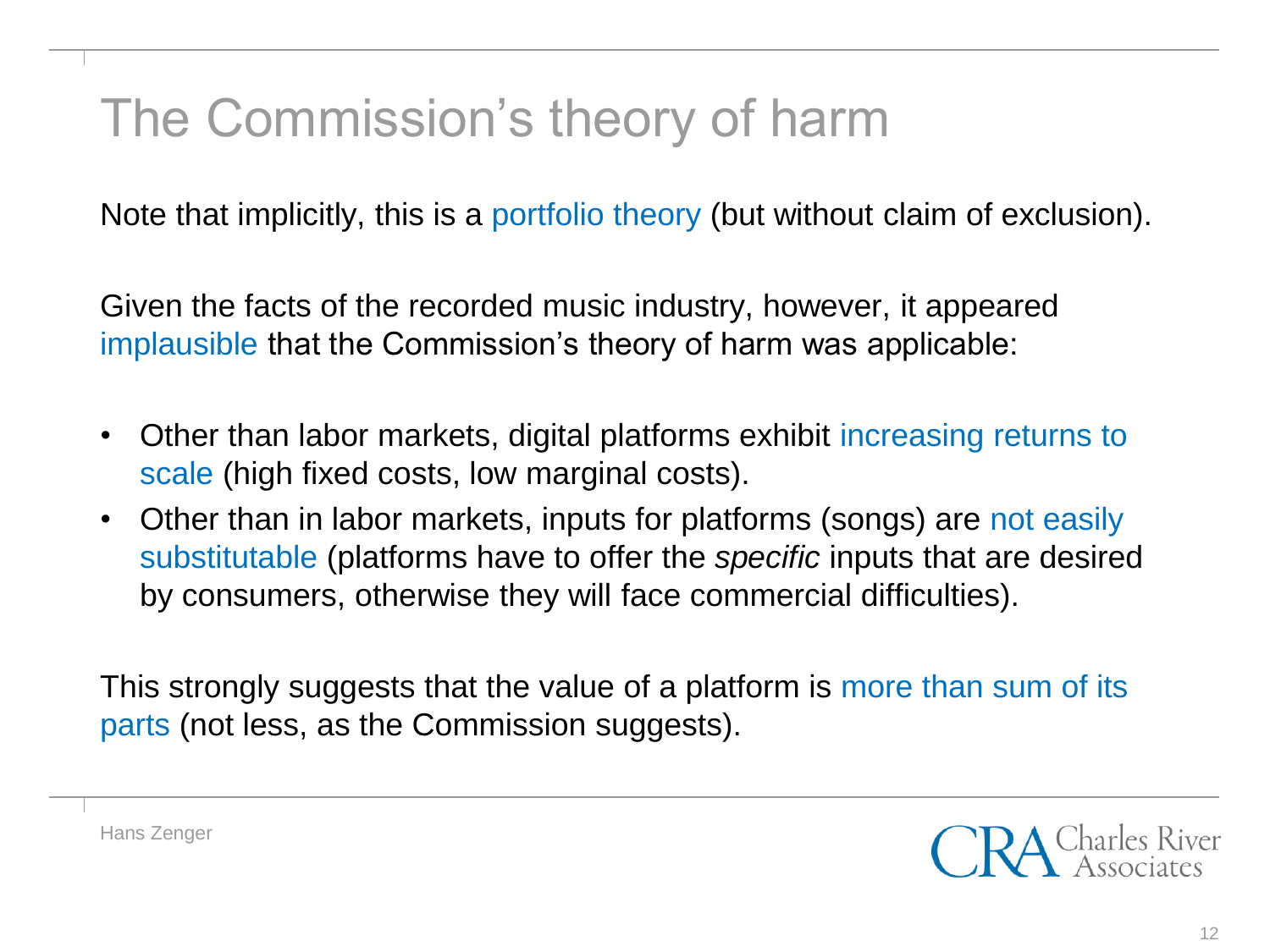## The Commission's theory of harm

Specifically, the Commission's theory of harm implies that platforms with only one major (say EMI) will make the highest profits per song (from that major) if no other majors are represented on that platform.

This seems highly implausible: there is a reason why platforms aspire full coverage and no such "EMI only" platform exists.

When the Reply to the SO confronted the Commission with these arguments, the Commission de-emphasized its labor market mechanism.

Essentially, the Commission argued that whether or not platforms have decreasing marginal benefits from additional portfolios is an empirical question.

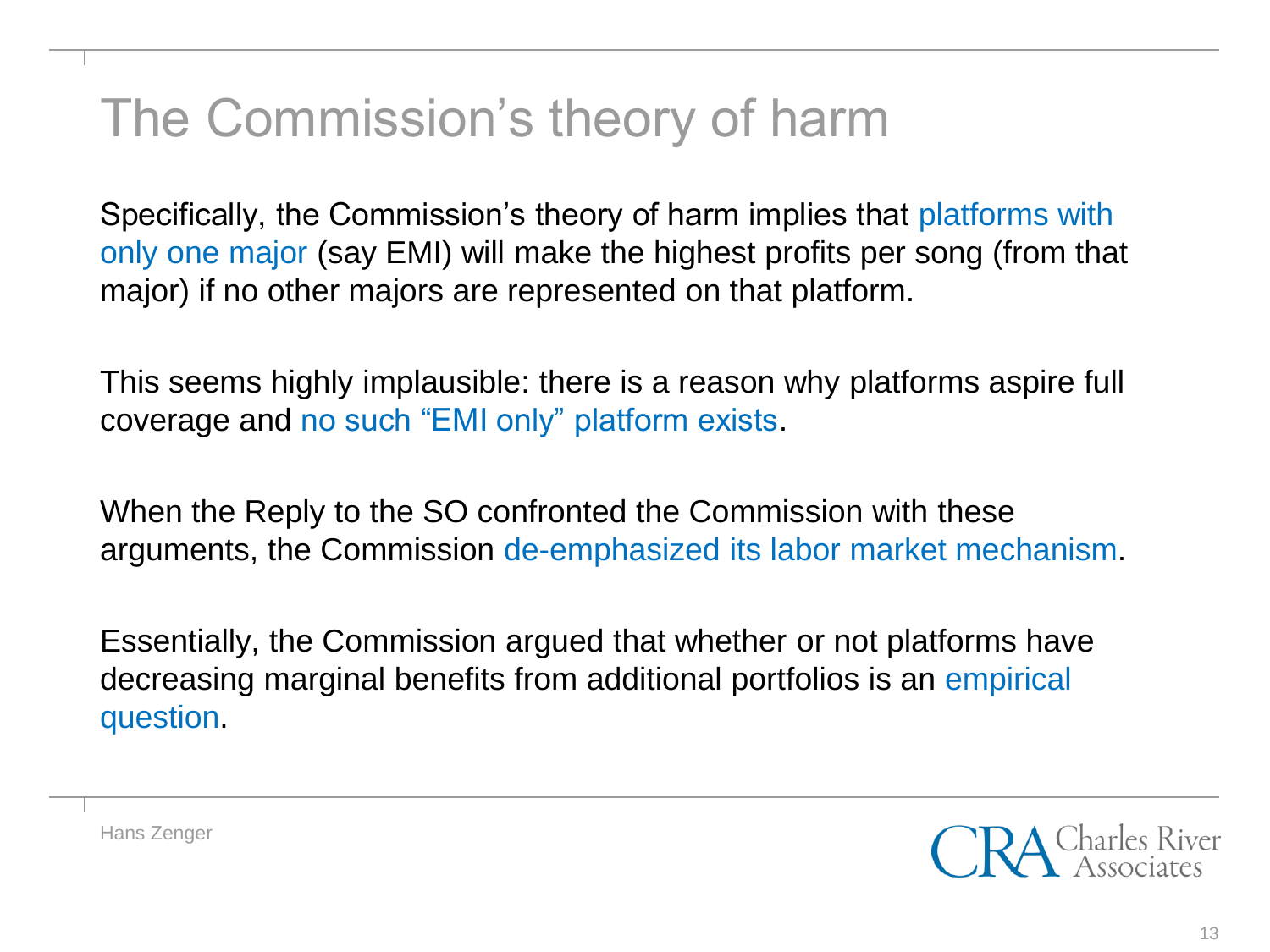# **Outline**

#### **1. Introduction**

 $\triangleright$  Context and main economic questions raised by the case

## **2. The Commission's main theory of harm**

 $\triangleright$  Big is bad

#### **3. Empirical Analysis**

 $\triangleright$  The Commission's methodology and its limitations

### **4. Conclusion**

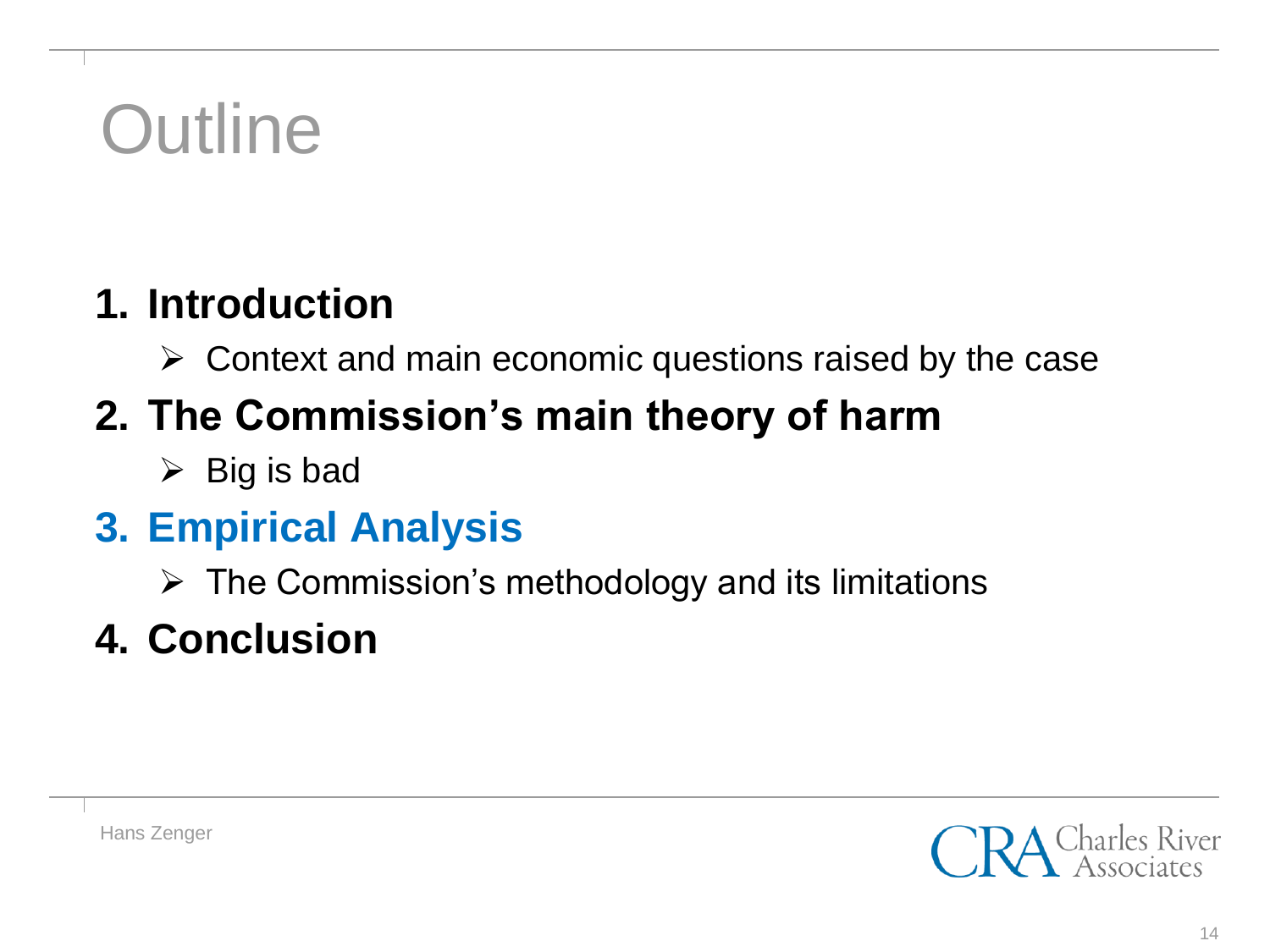## Differentiated products

**How does one normally assess competition in differentiated product markets?**

- Standard closeness of competition analysis:
	- Qualitative (e.g. focus on new releases and back catalogue)
	- Quantitative (e.g. diversion ratios/cross-elasticity)

#### **In this case:**

- No evidence of substitution at the song/album level (each song is unique)
- Substitution at the level of portfolios? (essentially the Commission's theory)
- Check whether the size of a record company's is associated with better terms (so-called extraction margins and prices)



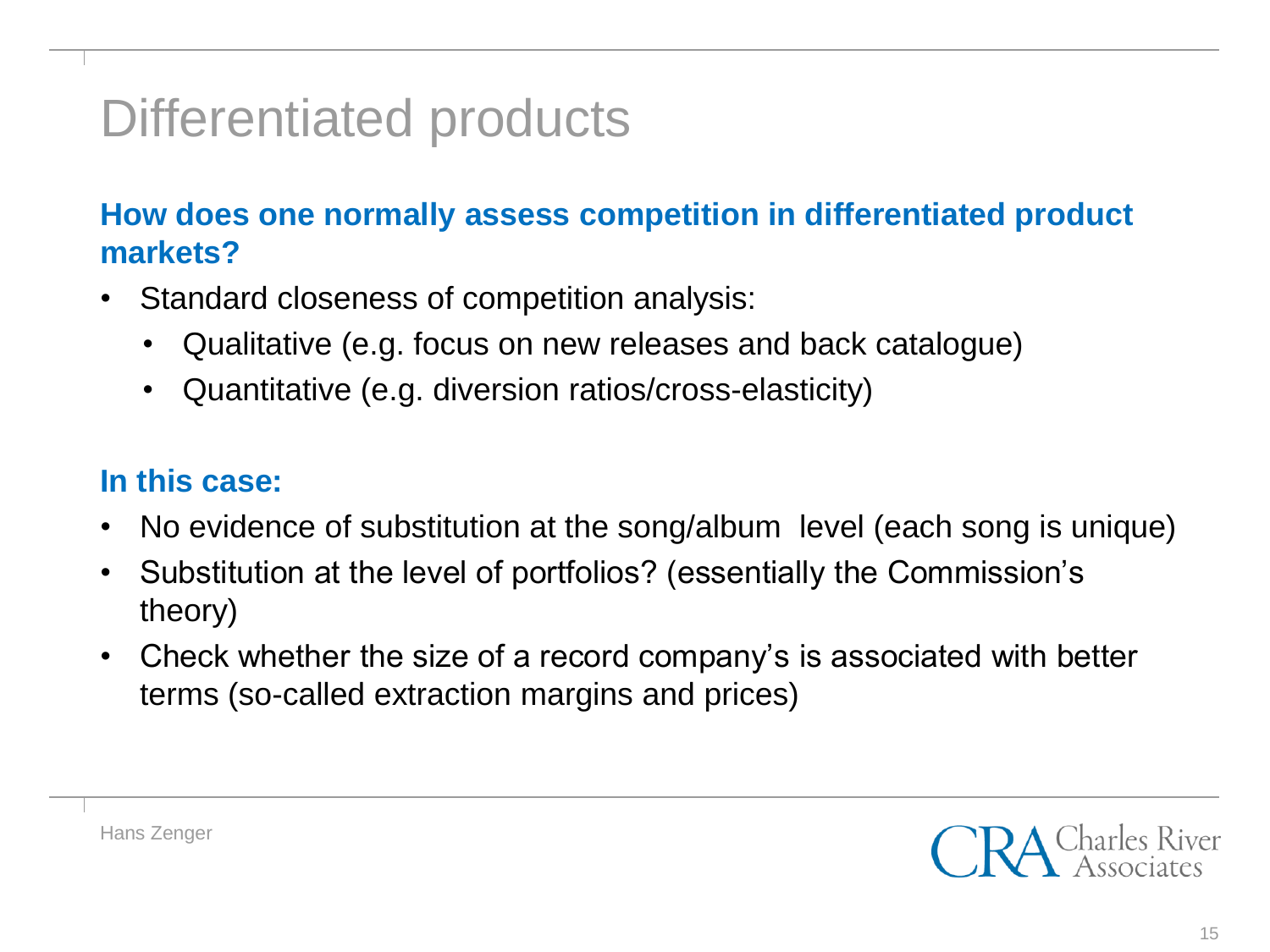## Commission's analysis

Econometric relationship between size and extraction margin (randomly generated data for illustration purposes)

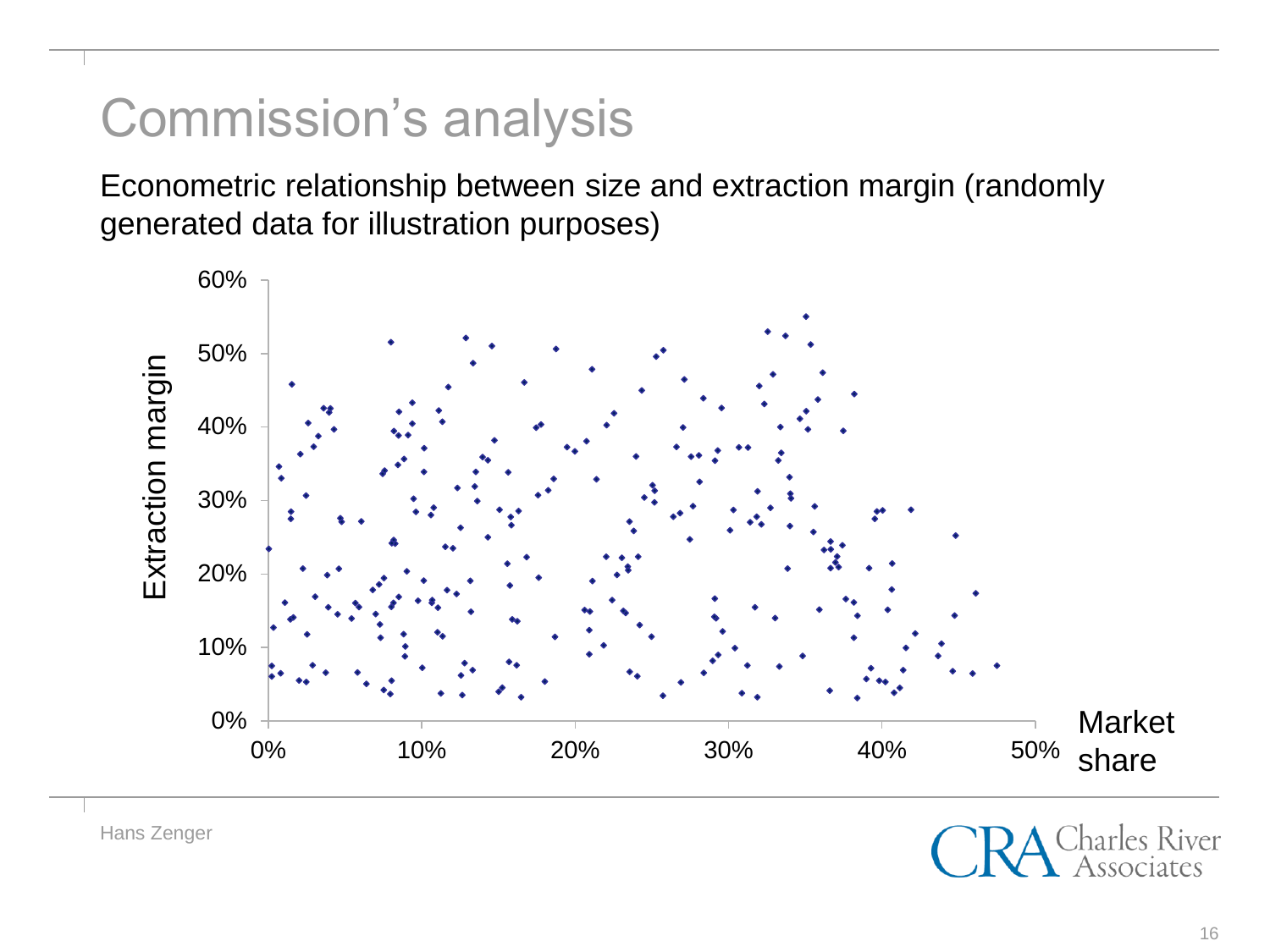## Commission's analysis

Econometric relationship between size and extraction margin (randomly generated data for illustration purposes)

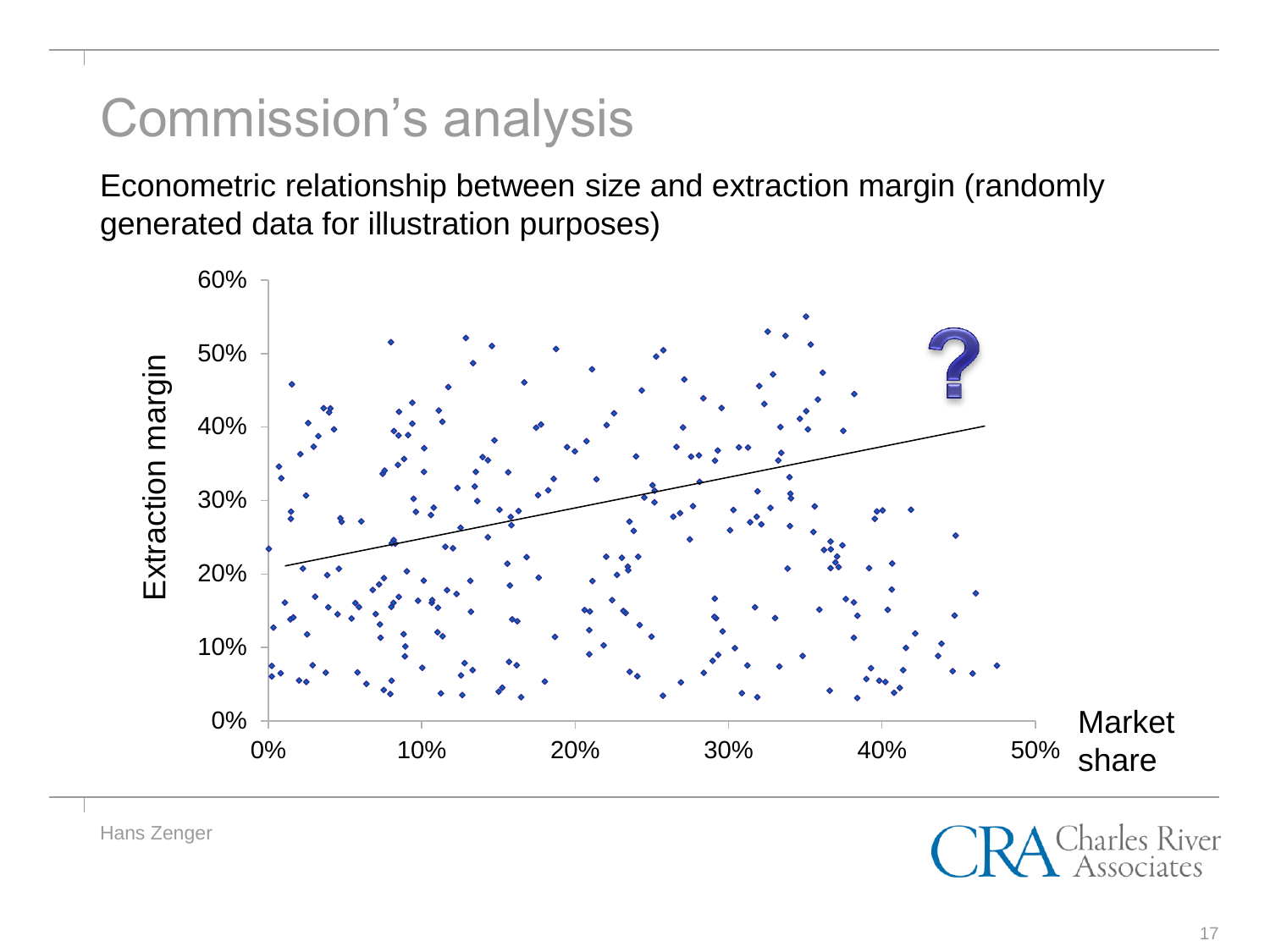## Some comments

- Regressions performed poorly and not robust
- The Commission's empirical framework is not good: uses monthly data at the country level, which is not linked to contract negotiations
- In fact, the Commission's results come from cross-sectional differences between record companies (for which the Commission did not include any control in its regressions)
- In any case, this exercise does not tell whether Universal is likely to increase prices post-merger:
	- Effect partly estimated from differences between majors and **Indies**
	- Results do not hold on a comparison of Universal/EMI data
	- Results do not hold for majors independently

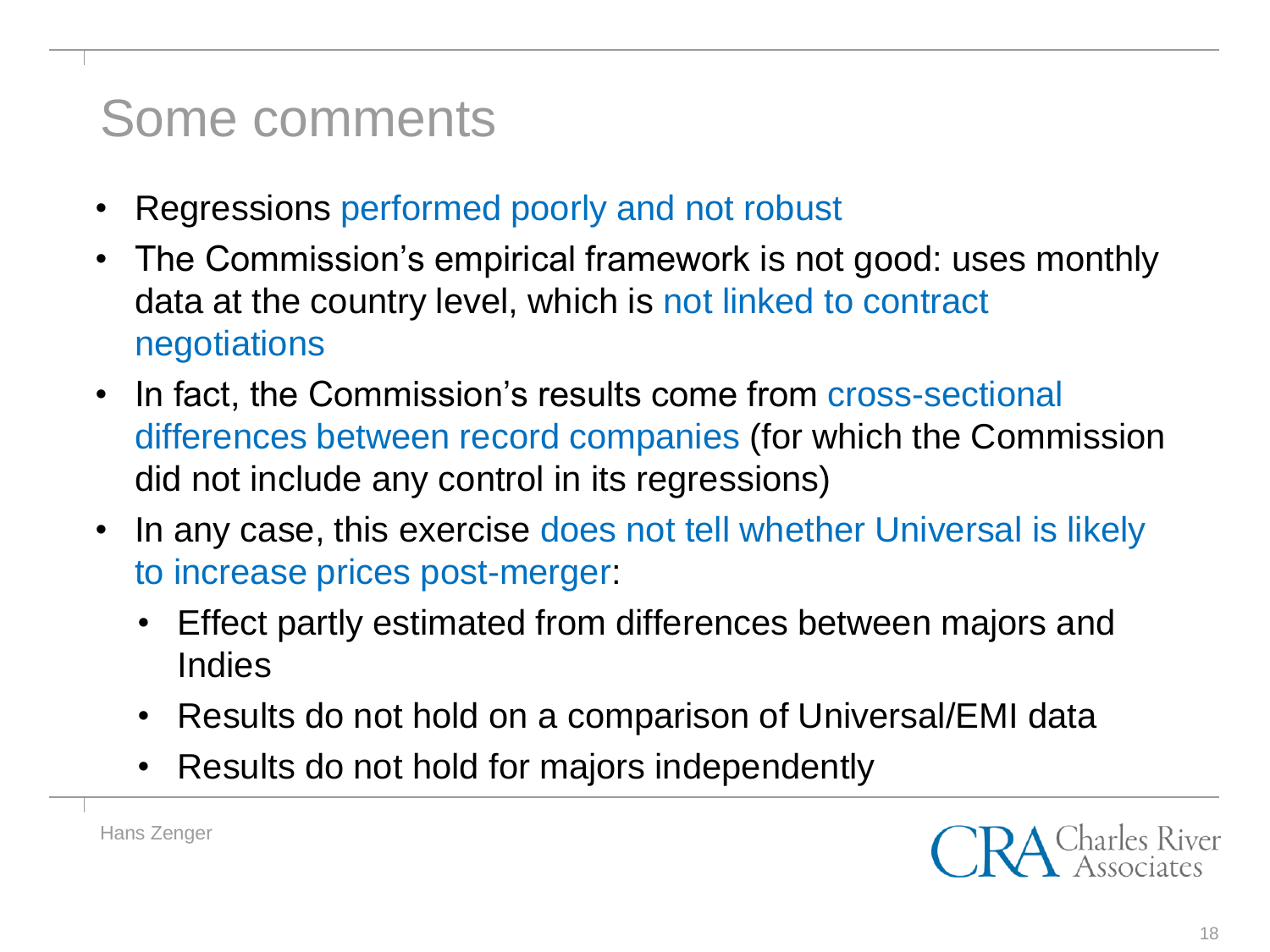Universal does not get better terms when it is bigger (randomly generated data for illustration purposes)



Hans Zenger

arles River sociates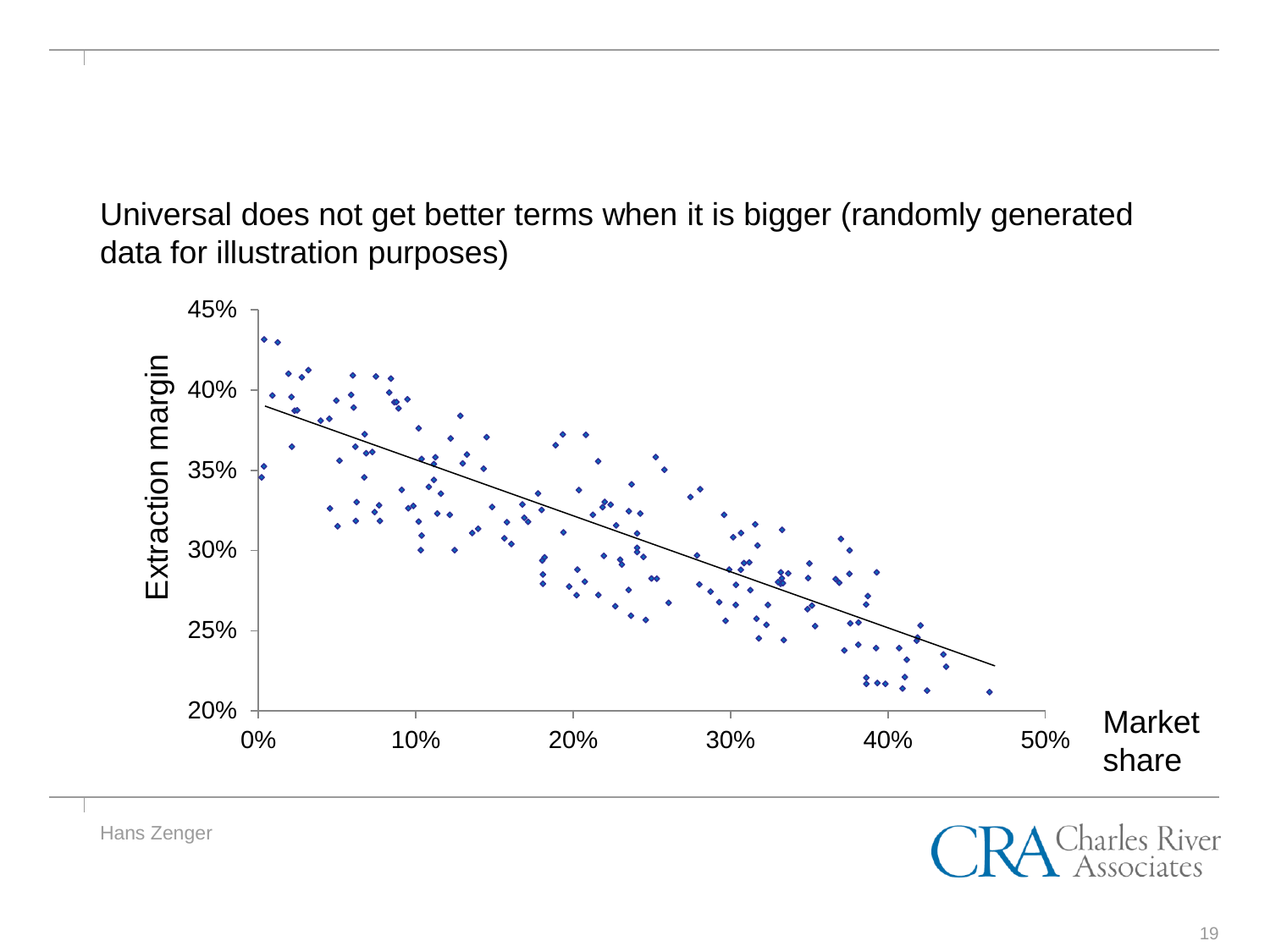But the Commission still considers that larger companies get better terms on average… (data generated arbitrarily for illustration purposes)

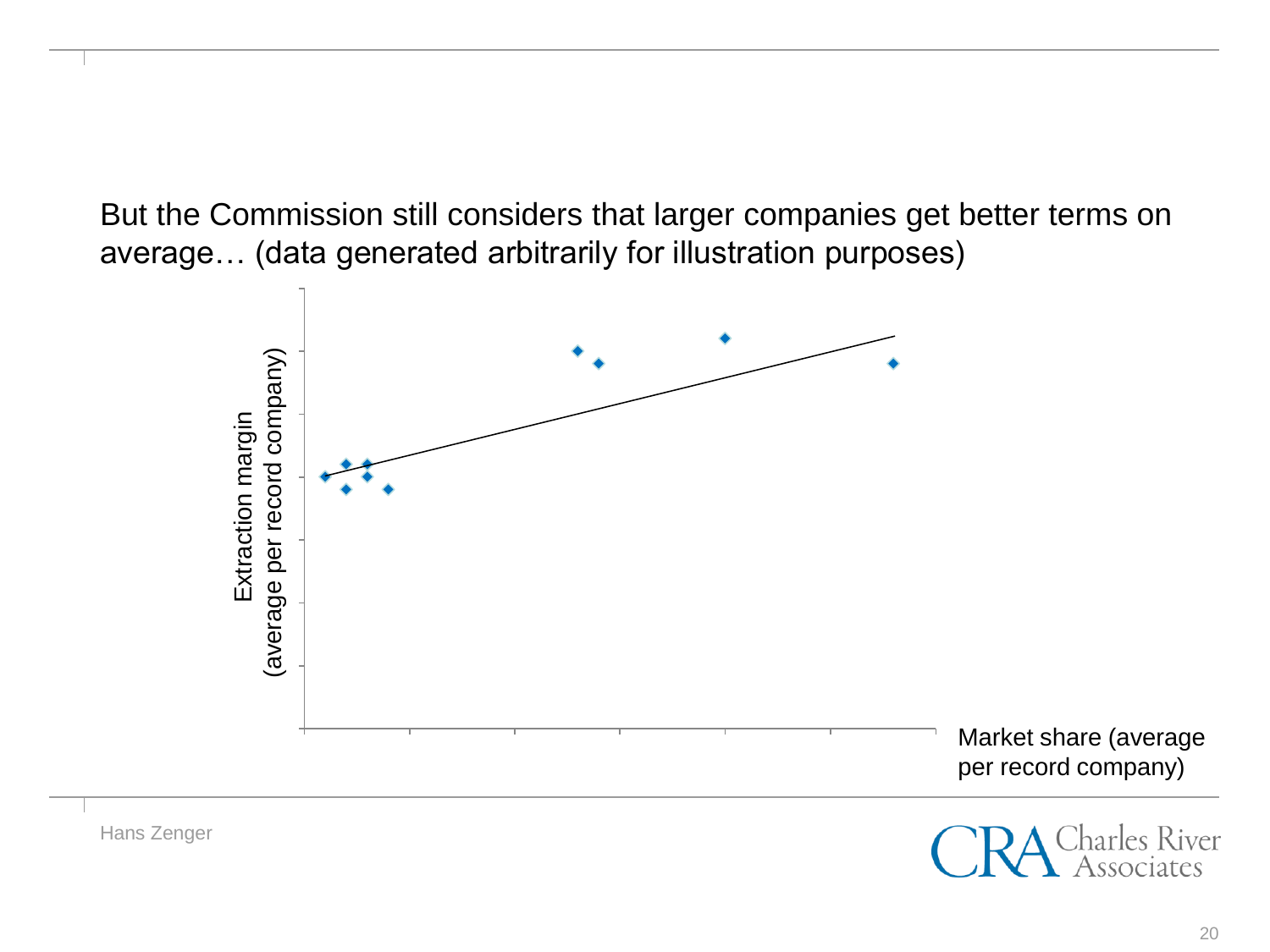## Other interesting issues

- Role of piracy
- Buyer power (e.g. iTunes)
- Closeness of competition between the parties
- Role and evolution of Indies
- Development and promotion of artists
- Impact of the transaction on the development of new digital services
- Control shares

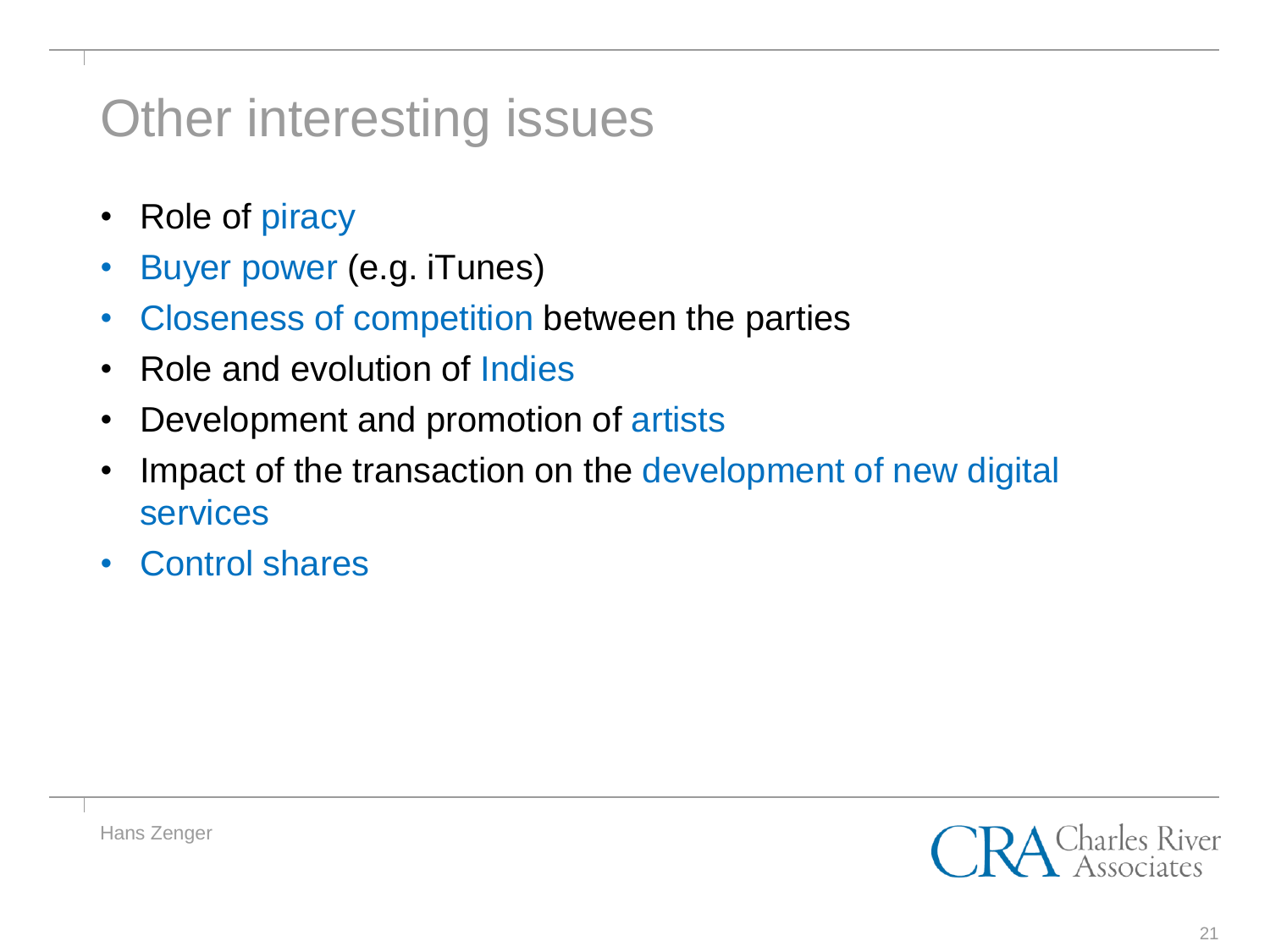# **Outline**

#### **1. Introduction**

 $\triangleright$  Context and main economic questions raised by the case

## **2. The Commission's main theory of harm**

 $\triangleright$  Big is bad

#### **3. Empirical Analysis**

 $\triangleright$  The Commission's methodology and its limitations

## **4. Conclusion**

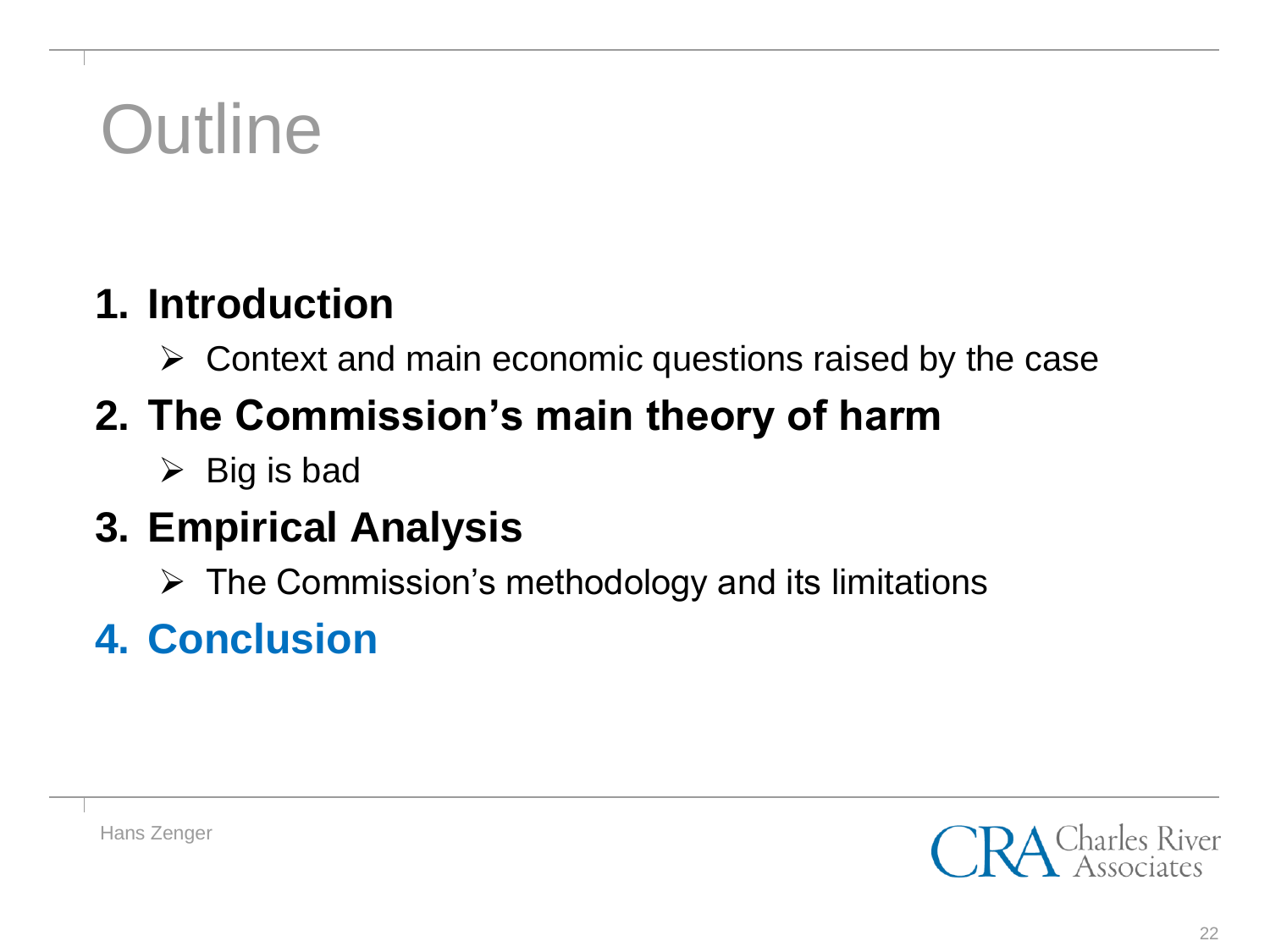## **Conclusion**

- The Commission's new bargaining theory of harm (big is bad) is at odds with the market characteristics of the music industry: not only songs do not appear as substitutes for each other at the consumer level, but also music portfolios at the platform level.
- Such a theory of harm may however be more relevant in other industries (if supported by empirical evidence).
- In such cases, it is important to understand the sources of variation in contract terms (e.g. size versus quality, companies leading to the identification of the results).
- Importance of a full review of the Commission's economic work and data in the context of a data room.
- What about consumer harm?

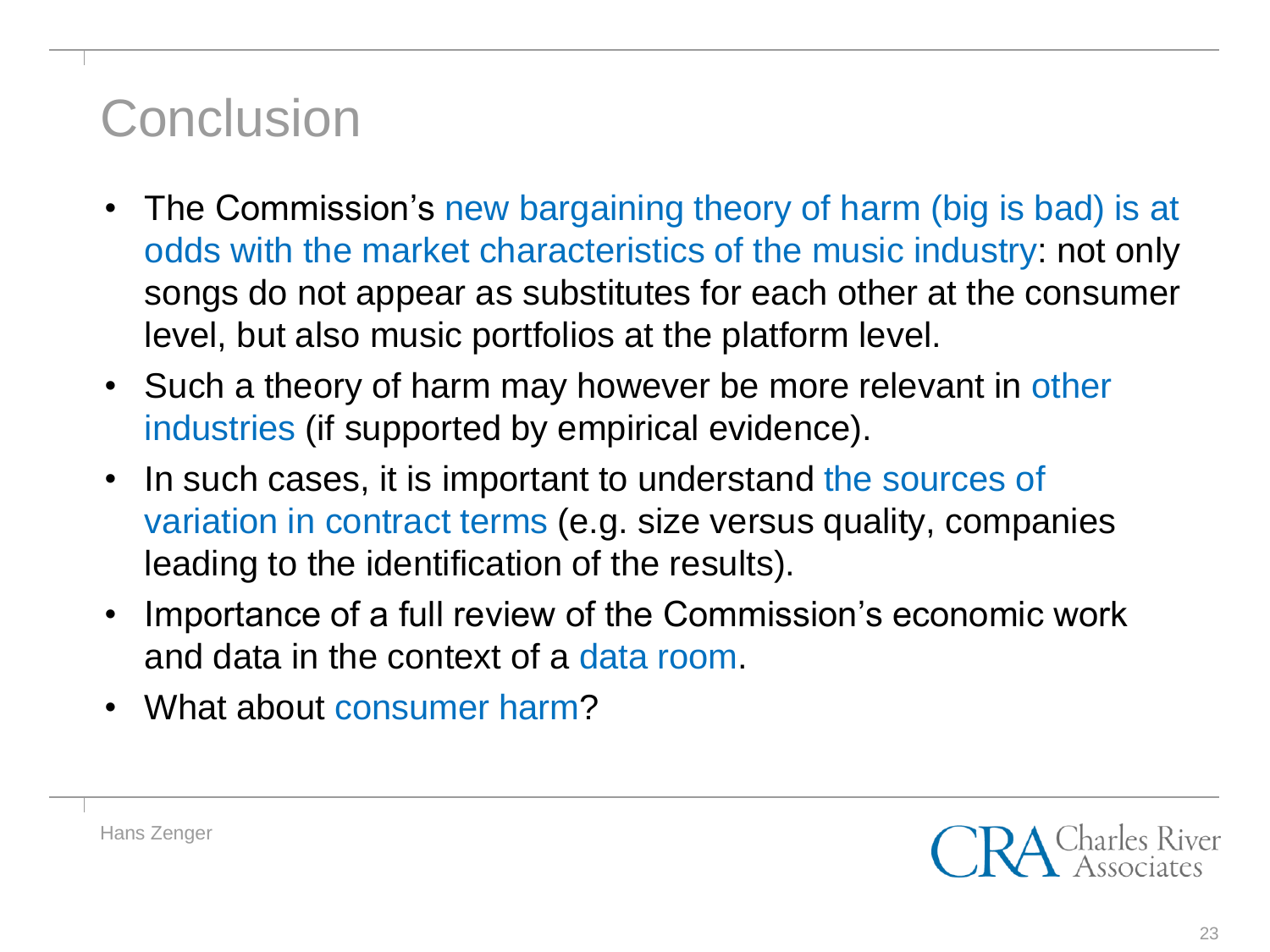

#### FTC:

- 1) "*Universal is very strong in popular new releases, but EMI – the smallest of the Majors – has a portfolio much more heavily weighted toward older titles*."
- *2) "Commission staff found considerable evidence that each leading interactive streaming service must carry the music of each Major to be competitive. Because each Major currently controls recorded music necessary for these streaming services, the music is more complementary than substitutable in this context, leading to limited direct competition between Universal and EMI. In the end, insufficient evidence existed showing that Universal and EMI offer products that could be viewed by streaming services as direct substitutes. »*